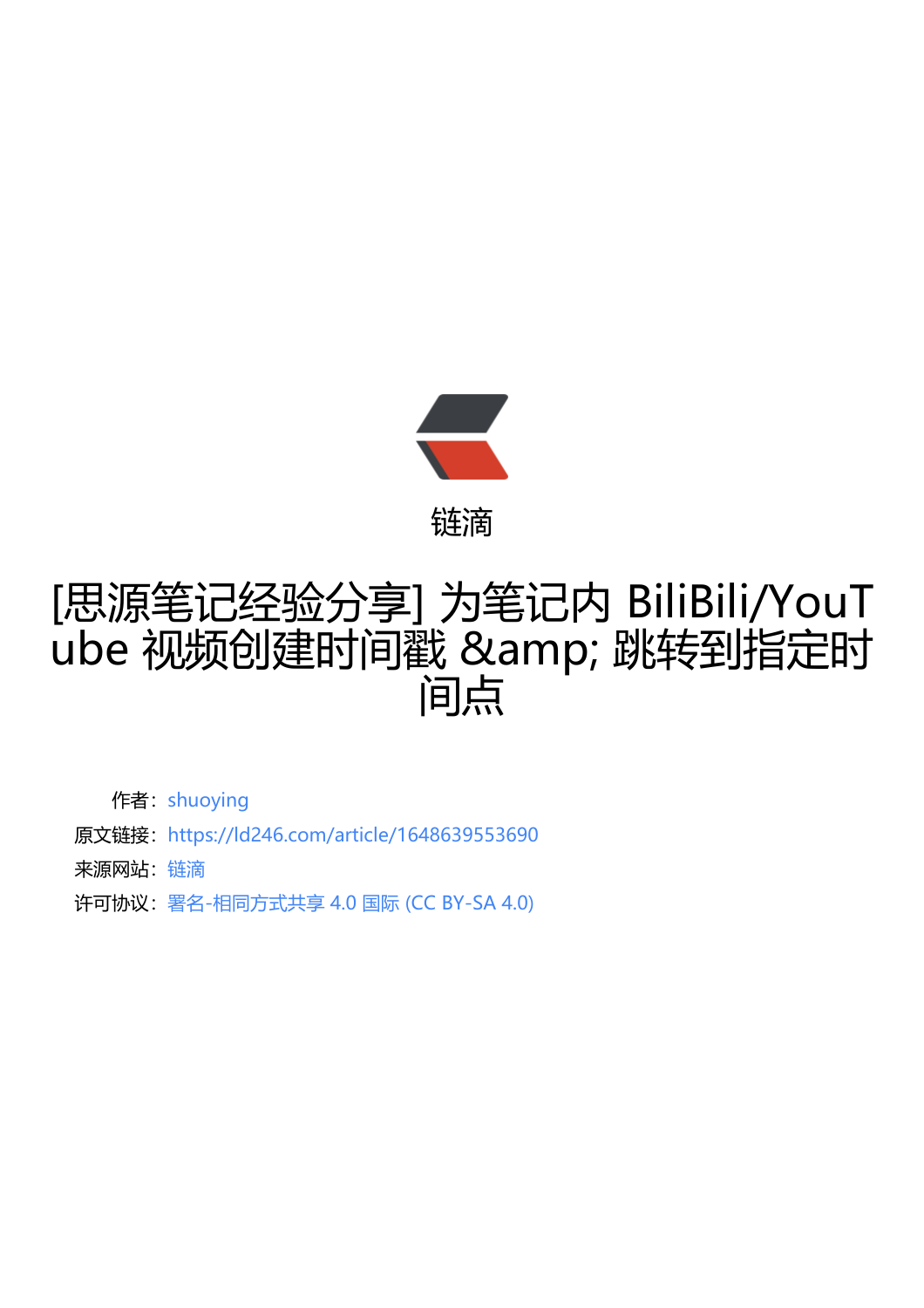<p>前情回顾 1: <a href="https://ld246.com/article/1644759207850">[思源笔记经验分享] 为笔 内视频块 / 音频块设置时间戳</a><br> 前情回顾 2: <a href="https://ld246.com/article/1644814136903">[思源笔记经验分享] 为笔记内 频块 / 音频块设置多个时间戳</a><br> 前情回顾 3: <a href="https://ld246.com/article/1645210285263">[思源笔记经验分享] 为笔记内 频块 / 音频块快速创建时间戳</a></p> <h2 id="简介">简介</h2> <p>主题 <a href="https://link.ld246.com/forward?goto=https%3A%2F%2Fgithub.com%2FZu qiu-Yingyi%2Fsiyuan-theme-dark-plus" target="\_blank" rel="nofollow ugc">Dark+</a> 在 < ode>v0.5.5</code> 中又更新的一个小功能, 将<strong>前情回顾</strong>中<kbd>视频块/音 块</kbd>的时间戳功能扩展到 <kbd>iframe 块</kbd>嵌入的在线视频网站(BiliBili &amp; YouTu e)中</p> <p>由于 iframe 存在跨域问题, 因此时间戳的创建与跳转与<kbd>视频块/音频块</kbd>不太相同< p> <p>如果需要订阅服务, 欢迎使用我的推荐码呀: <strong>h0sc9rc</strong> (\*^▽^\*)</p> <h2 id="步骤">步骤</h2>  $\langle$  ol $>$ <li>为 iframe 块添加自定义块属性, 属性名为 <code>time</code>, 属性值满足如下格式中的一种  $|<sub>u</sub>|$  $\langle$  =  $\langle$  =  $\rangle$   $\langle$   $\langle$   $\rangle$   $\langle$   $\langle$   $\rangle$   $\langle$   $\langle$   $\rangle$   $\langle$   $\langle$   $\rangle$   $\langle$   $\rangle$   $\langle$   $\langle$   $\rangle$   $\langle$   $\rangle$   $\langle$   $\rangle$   $\langle$   $\langle$   $\rangle$   $\langle$   $\rangle$   $\langle$   $\rangle$   $\langle$   $\rangle$   $\langle$   $\langle$   $\rangle$   $\langle$   $\rangle$   $\langle$   $\rangle$   $\langle$   $\rangle$   $\langle$   $\r$  $\langle$   $\langle$ i>  $\langle$   $\langle$ code>ss.ms $\langle$  $\langle$ code> $\rangle$ :  $\langle$ code>ss &qt;= 0 && ms &qt;= 0  $\langle$  $\langle$ code> $\langle$  $\rangle$ li>  $\langle$  i>  $\langle$  code> $\langle$ mm:ss $\langle$ /code> $\langle$   $\rangle$   $\langle$  code> $\langle$ mm &qt $\rangle$ = 0 && 0 &lt $\rangle$ = ss &lt $\rangle$ = 59 $\langle$ /code> $\langle$ / $\rangle$ >  $\langle$ i> $\langle$ code>mm:ss.ms $\langle$ code>: $\langle$ code>mm >= 0 && 0 <= ss &lt;= 59 &amp; amp; ms  $>q;= 0$  </code> </li  $\langle$  -ii>  $\langle$  code>hh:mm:ss $\langle$  /code>:  $\langle$  code>hh &qt; = 0 &  $\langle$  & 0 < = mm &lt; = 59 &amp  $\&amp;; 0 \&lt;= ss \&lt;= 59$  $\langle$  -i>  $\langle$  code>hh:mm:ss.ms $\langle$  /code>:  $\langle$  code>hh &qt; = 0 & & 0 < = mm &lt; = 59 & mp; $&0<= s$   $&lt;= 59&amp;;&amp;amp;ms&gt;= 0$  $\langle$ /ul $\rangle$  $\langle$ /li $\rangle$ <li>使用 <kbd>Ctrl+ 中键</kbd> 单击 iframe 块周围的空白, 由自定义块属性 <code>time</cod > 中设置的时间点生成时间戳(超链接格式)</li> <li>粘贴时间戳至笔记中</li> <li>使用 <kbd>Ctrl+ 中键</kbd> 单击时间戳, 更新对应 iframe 块的时间戳</li> <li>使用 <kbd>Ctrl+ 左键</kbd> 单击 iframe 块周围的空白, 跳转到时间戳所示时间节点</li> <li>若想取消视频时间戳, 删除自定义块属性 'time' 并在此使用 <kbd>Ctrl+ 左键</kbd> 单击 ifra e 块周围的空白</li>  $<$ /ol $>$ <h2 id="演示">演示</h2> <p><img src="https://ld246.com/images/img-loading.svg" alt="思源笔记功能示范 09.gif" dat -src="https://b3logfile.com/file/2022/03/%E6%80%9D%E6%BA%90%E7%AC%94%E8%AE%B -%E5%8A%9F%E8%83%BD%E7%A4%BA%E8%8C%83-09-9a3928d5.gif"></p> <h2 id="安装">安装</h2> <p>若不使用 Dark+ 主题, 可以下载该主题 <code>v0.5.5+</code> 版本, 并将该主题目录下的 <c de>theme.js</code> 文件 <strong>复制</strong> 到所使用的主题的目录下</p> <h2 id="备注">备注</h2> <p>可以在文件 <code>conf\appearance\themes\Dark+\script\module\config.js</code> 或 < ode>data\widgets\custom.js</code>中更改所使用的快捷键, 详情请参考 <a href="https://link.l 246.com/forward?goto=https%3A%2F%2Fgithub.com%2FZuoqiu-Yingyi%2Fsiyuan-theme-da k-plus%23%25E8%2587%25AA%25E5%25AE%259A%25E4%25B9%2589%25E9%2585%258D 25E7%25BD%25AE--custom-config" target="\_blank" rel="nofollow ugc">自定义配置</a></p <h2 id="参考">参考</h2>